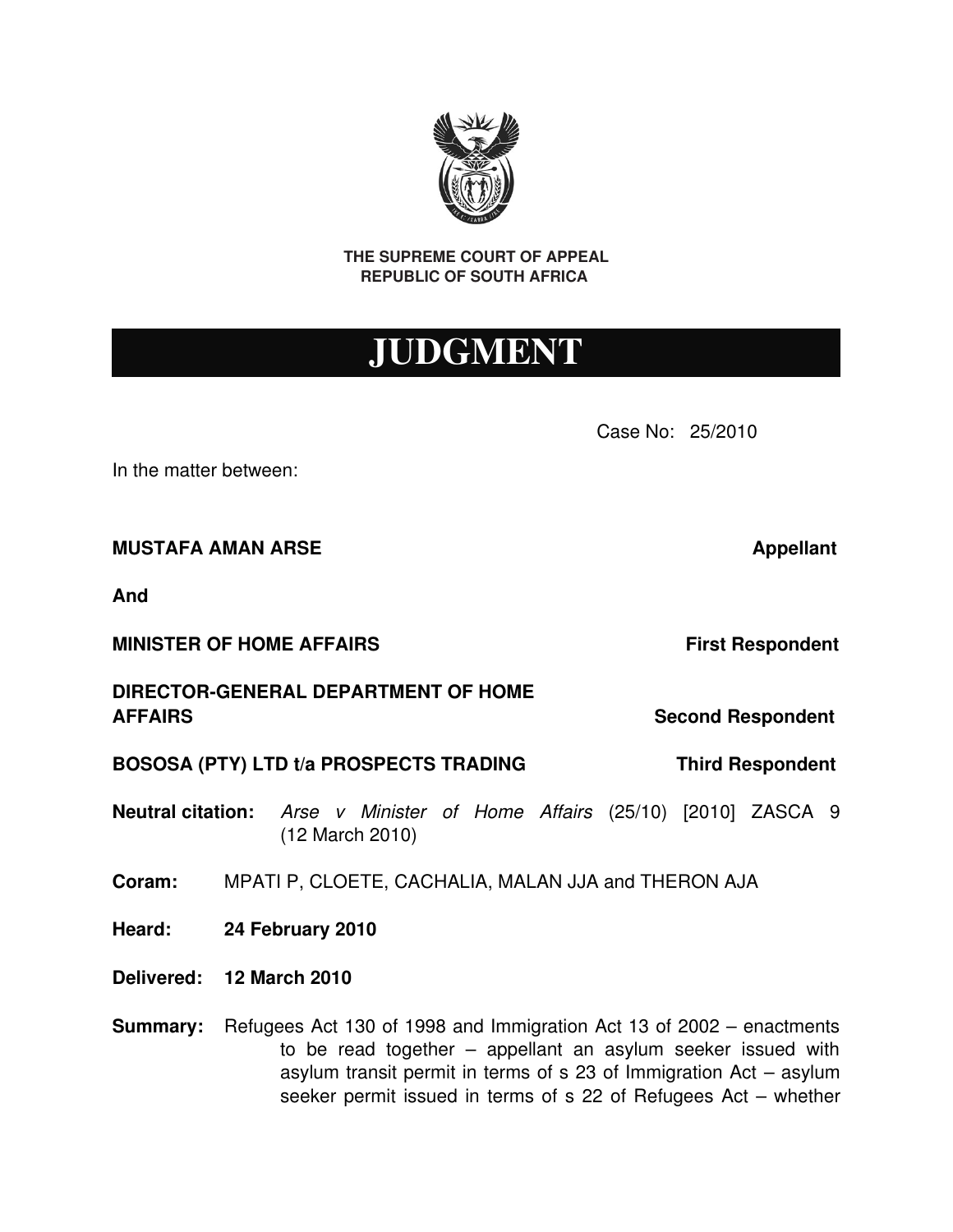detention of appellant lawful.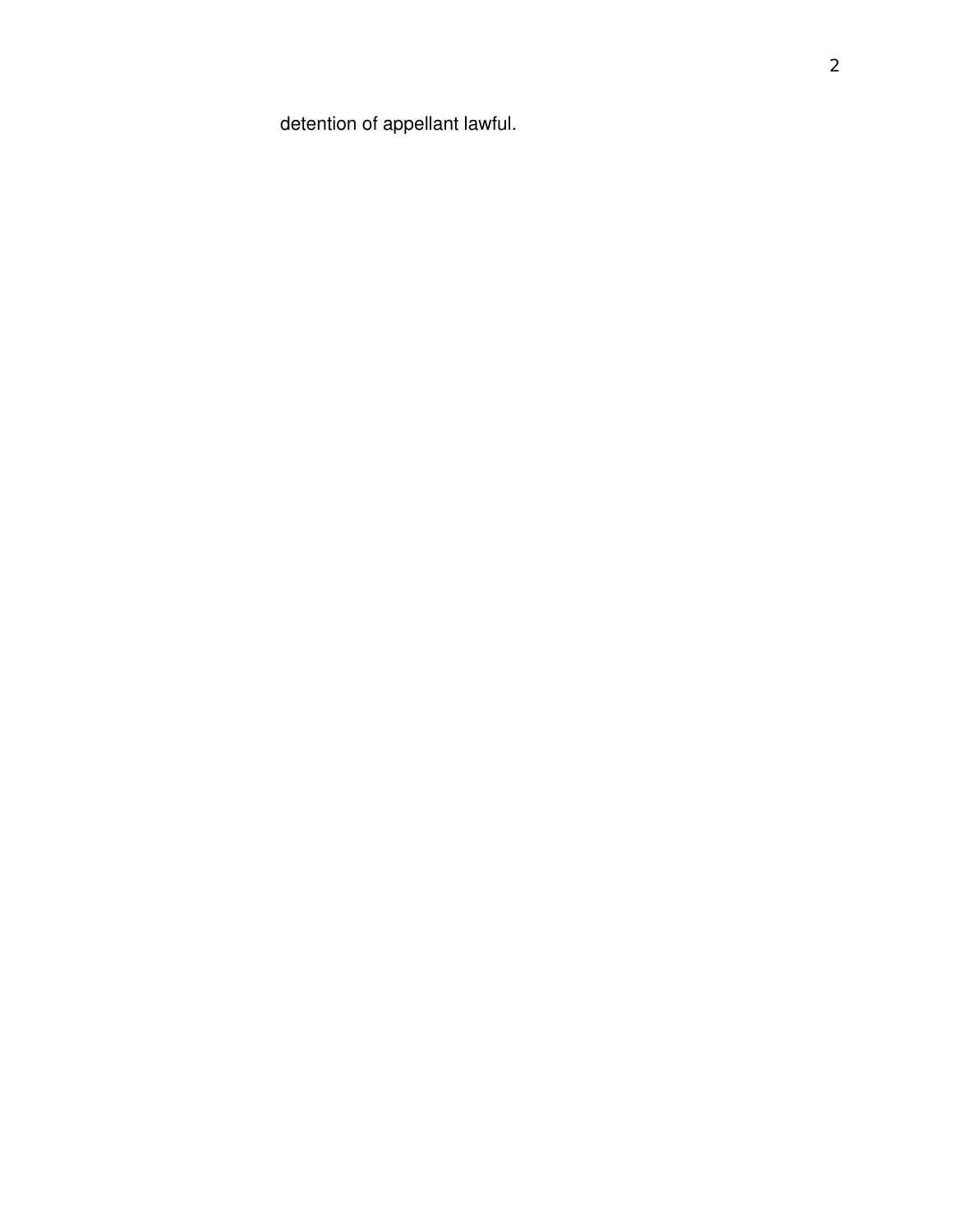**\_\_\_\_\_\_\_\_\_\_\_\_\_\_\_\_\_\_\_\_\_\_\_\_\_\_\_\_\_\_\_\_\_\_\_\_\_\_\_\_\_\_\_\_\_\_\_\_\_\_\_\_\_\_\_\_\_\_\_\_\_\_\_\_\_\_\_\_\_\_**

**On appeal from:** South Gauteng High Court (Johannesburg) (Willis J sitting as court of first instance):

An order is made in the following terms –

- (1) The appeal is upheld with costs including the costs of two counsel;
- (2) The order of the court a quo is set aside and replaced with the following order:
- '(a) the detention of the applicant is declared to be unlawful;

 $(b)$  the first and second respondents are directed to re-issue the applicant with an asylum seeker permit in accordance with s 22 of the Refugees Act 130 of 1998 which permit shall remain valid until a decision has been made on the applicant's application for asylum and, where applicable, the applicant has had an opportunity to exhaust his rights of review or appeal in terms of Chapter 4 of the Refugees Act and the Promotion of Administrative Justice Act 3 of 2000;

(c) the respondents are directed immediately to release the applicant in possession of the asylum seeker permit as set out above; and

(d) the first and second respondents are directed to pay the applicant's costs including the costs of two counsel.'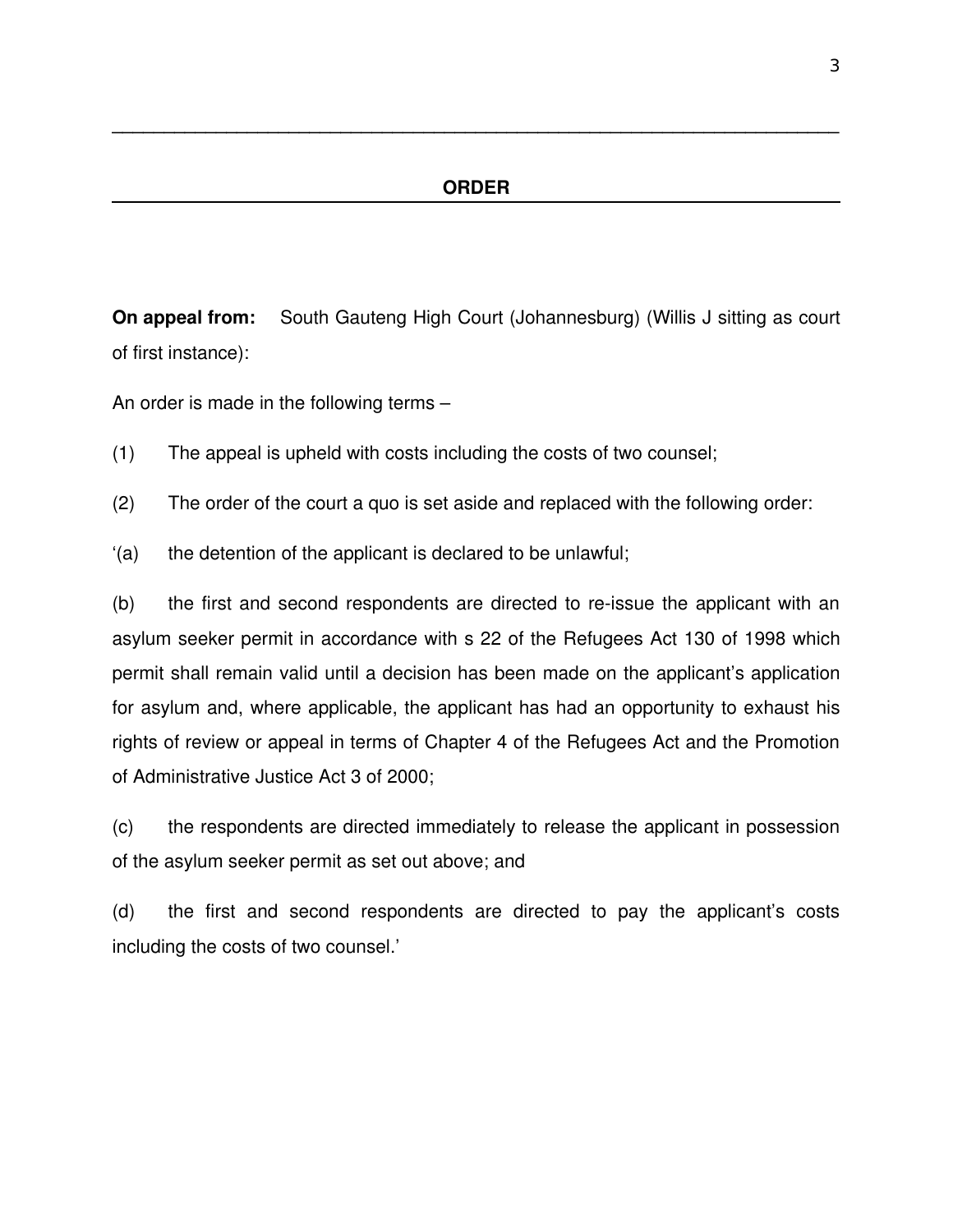**\_\_\_\_\_\_\_\_\_\_\_\_\_\_\_\_\_\_\_\_\_\_\_\_\_\_\_\_\_\_\_\_\_\_\_\_\_\_\_\_\_\_\_\_\_\_\_\_\_\_\_\_\_\_\_\_\_\_\_\_\_\_\_\_\_\_\_\_\_\_**

## MALAN JA (MPATI P, CLOETE AND CACHALIA JJA AND THERON AJA concurring):

[1] This is an appeal with the leave of Willis J against his judgment in the South Gauteng High Court dismissing the appellant's urgent application to secure his release from the Lindela Holding Facility. The appellant is an asylum-seeker from Ethiopia whose application for asylum was refused. He has appealed against this refusal to the Refugee Appeal Board. The following order was given in court immediately after argument was concluded.

'An order is made in the following terms –

(1) The appeal is upheld with costs including the costs of two counsel;

(2) The order of the court a quo is set aside and replaced with the following order:

"(a) the detention of the applicant is declared to be unlawful;

(b) the first and second respondents are directed to re-issue the applicant with an asylum seeker permit in accordance with s 22 of the Refugees Act 130 of 1998 which permit shall remain valid until a decision has been made on the applicant's application for asylum and, where applicable, the applicant has had an opportunity to exhaust his rights of review or appeal in terms of Chapter 4 of the Refugees Act and the Promotion of Administrative Justice Act 3 of 2000;

(c) the respondents are directed immediately to release the applicant in possession of the asylum seeker permit as set out above; and

(d) the first and second respondents are directed to pay the applicant's costs including the costs of two counsel."'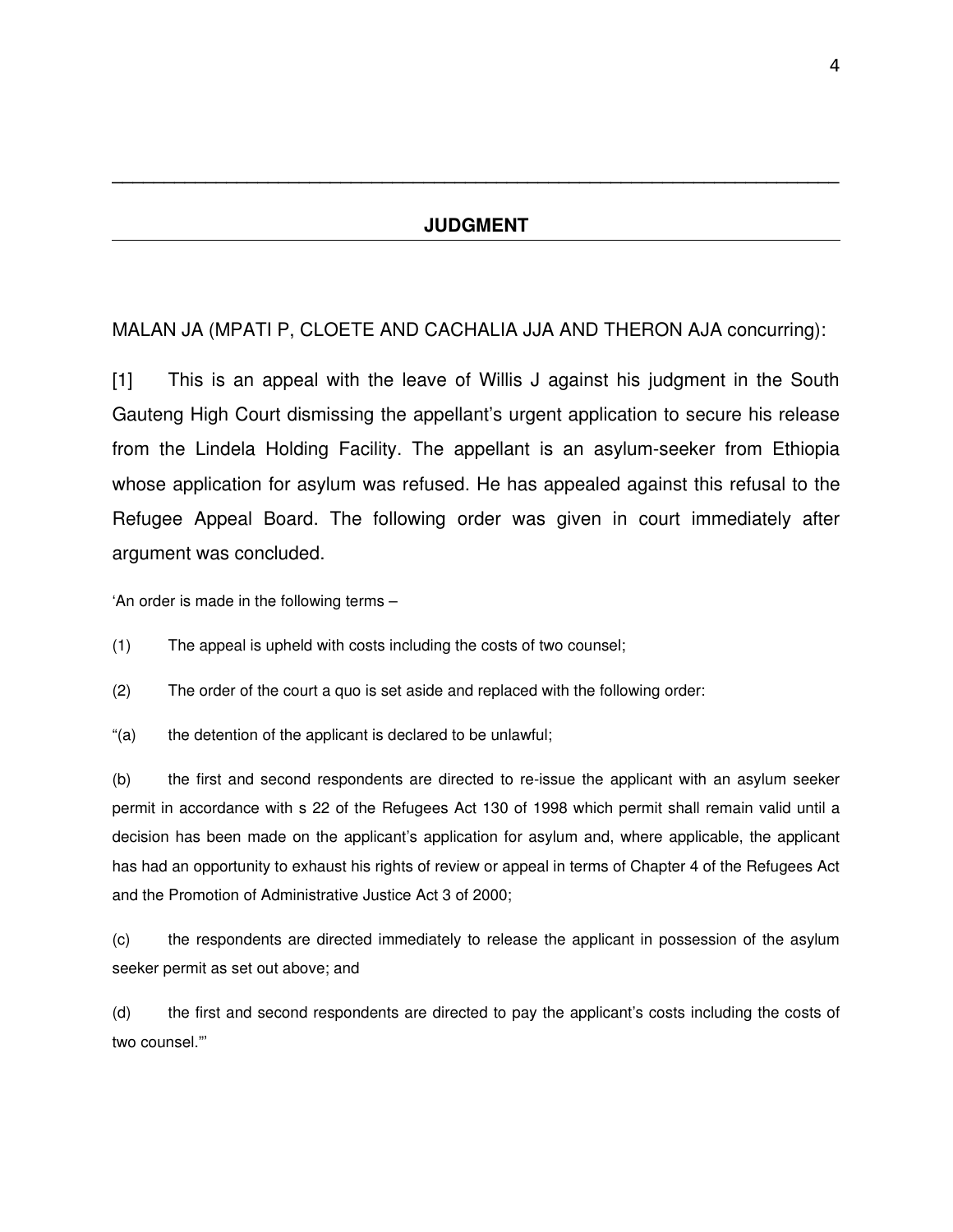The court indicated that reasons for the order given would be given. These are the reasons.

[2] The appellant is an Ethiopian citizen who, according to the founding papers, fled from Ethiopia owing to persecution by reason of his tribal affiliation and political opinion. He arrived in South Africa on 8 December 2008 for the purpose of applying for political asylum in terms of the Refugees Act 130 of 1998. He was provided with an asylum transit permit in accordance with s 23 of the Immigration Act 13 of 2002 so that he could proceed to a Refugee Reception Office to apply for asylum. An asylum transit permit is valid for a period of 14 days. The appellant stated that he attempted to gain access to the Port Elizabeth Refugee Reception Office during that period and in the months thereafter but that he did not succeed due to the lengthy queues. On 26 May 2009 he was arrested in Queenstown where he spent a week at the police station before being transferred to Lindela on 2 June 2009. He has been detained at Lindela since 2 June 2009 under the name Abdul Ahid Amon.

[3] With the assistance of officials of the second respondent the appellant applied for asylum status on 3 September 2009 and had an asylum seeker permit issued to him in terms of s 22 of the Refugees Act. His application was, however, rejected by the Refugee Status Determination Officer on the same day. He appealed to the Refugee Appeal Board (see s 26 of the Refugees Act) and a hearing took place on 4 December 2009, but allegedly in the absence of his legal representatives. The Refugee Appeal Board has not yet made its decision on the matter. On 18 December 2009 the appellant launched an urgent application in the High Court in Johannesburg for an order interdicting the respondents from deporting him; declaring his detention from 2 June 2009 to be unlawful; directing the first and second respondents to immediately re-issue an asylum seeker permit to him; and directing his immediate release from detention. The application was dismissed. Hence this appeal.

[4] During the hearing of the urgent application Willis J urged the parties to come to an agreement on conditions on which the appellant could be released. The respondents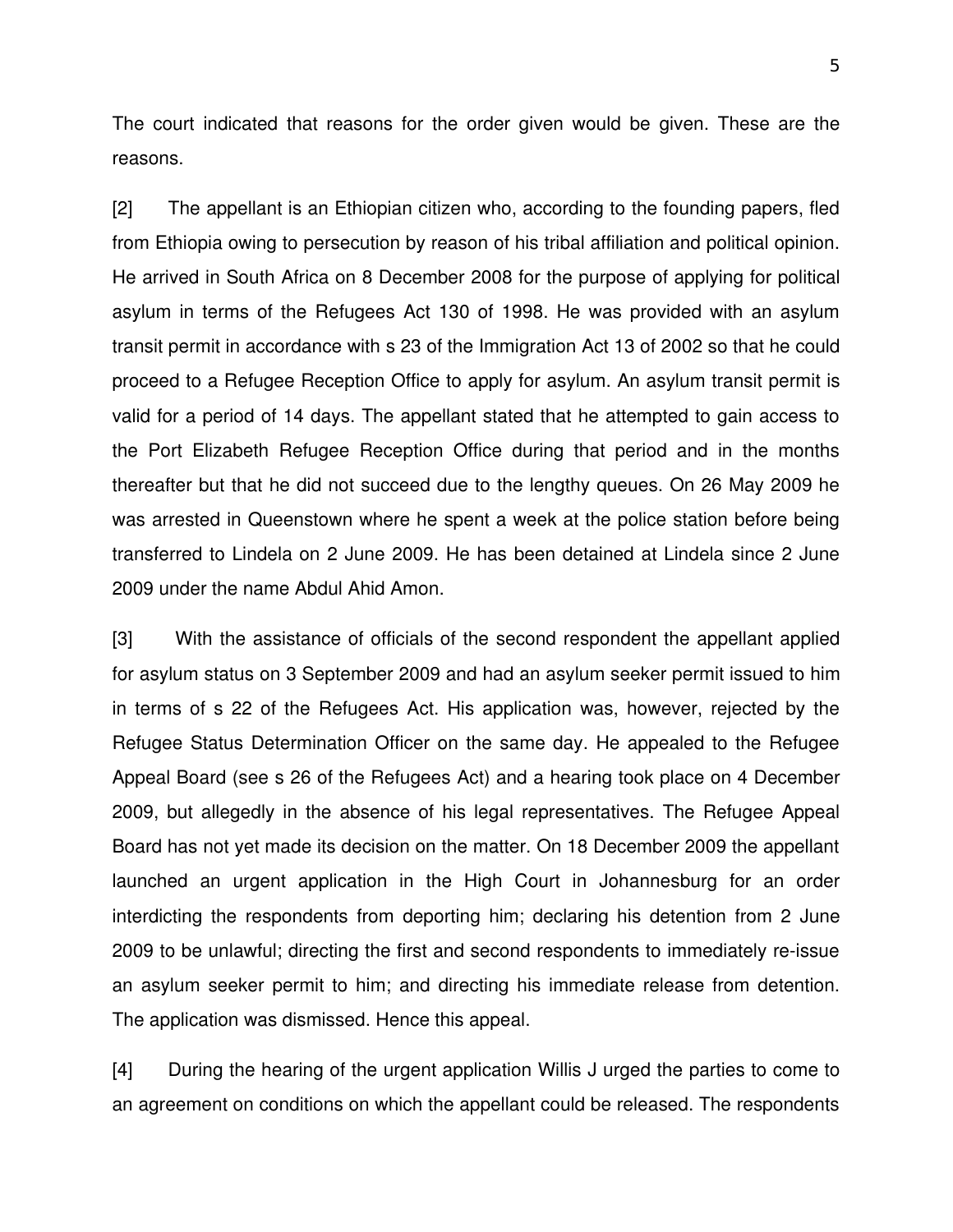suggested that there should be an undertaking by a lawful resident of South Africa to provide the appellant with shelter, that he should pay R 2000 as security to the nearest inspection or Refugee Reception Office and that he should report to the nearest Refugee Reception Office every Tuesday and Friday pending the outcome of his appeal to the Refugee Appeal Board. The appellant rejected the conditions. Willis J was concerned that '[w]hile the court obviously has to have regard to the importance of a person having freedom, the court must also have regard to the practicalities that would arise in ordering the release of a person such as this [applicant], who cannot even comply with eminently reasonable conditions put forward by the respondents.' He considered whether there was any 'absolute' statutory unlawfulness in the continuing detention of the appellant. Referring to s 22 of the Refugees Act he found that the right to 'sojourn' 'does not necessarily entail a right to go about freely in South Africa with[out] any restrictions. The applicant is sojourning in South Africa, he is not going to be deported or sent out of South Africa pending the outcome of his appeal relating to asylum status. He is indeed sojourning in South Africa, albeit under restriction.'

[5] Once it is established that a person has been detained, the burden justifying the detention rests on the detaining authority. In *Principal Immigration Officer and Minister* of Interior v Narayansamy<sup>[1](#page-5-0)</sup> Sir John Wessels stated:

'Apart from any legislative enactment, there is an inherent right in every subject, and in every stranger in the Union, to sue out a writ of *habeas corpus*. This right is given not only by English law, but also by the Roman Dutch law. *Prima facie* therefore every person arrested by warrant of the Minister, or by any other person, is entitled to ask the Court for his release, and this Court is bound to grant it unless there is some lawful cause for his detention.'

<span id="page-5-0"></span><sup>1</sup> 1916 TPD 274 at 276. See *Jeebhai & others v Minister of Home Affairs & another* 2009 (5) SA 54 (SCA) para 22; *Zealand v Minister of Justice and Constitutional Development & another* 2008 (4) SA 458 (CC) para 25; *Minister van Wet en Orde v Matshoba* 1990 (1) SA 280 at 284EF; *Minister of Law and Order &* others v Hurley & another 1986 (3) SA 568 (A) at 589E-F.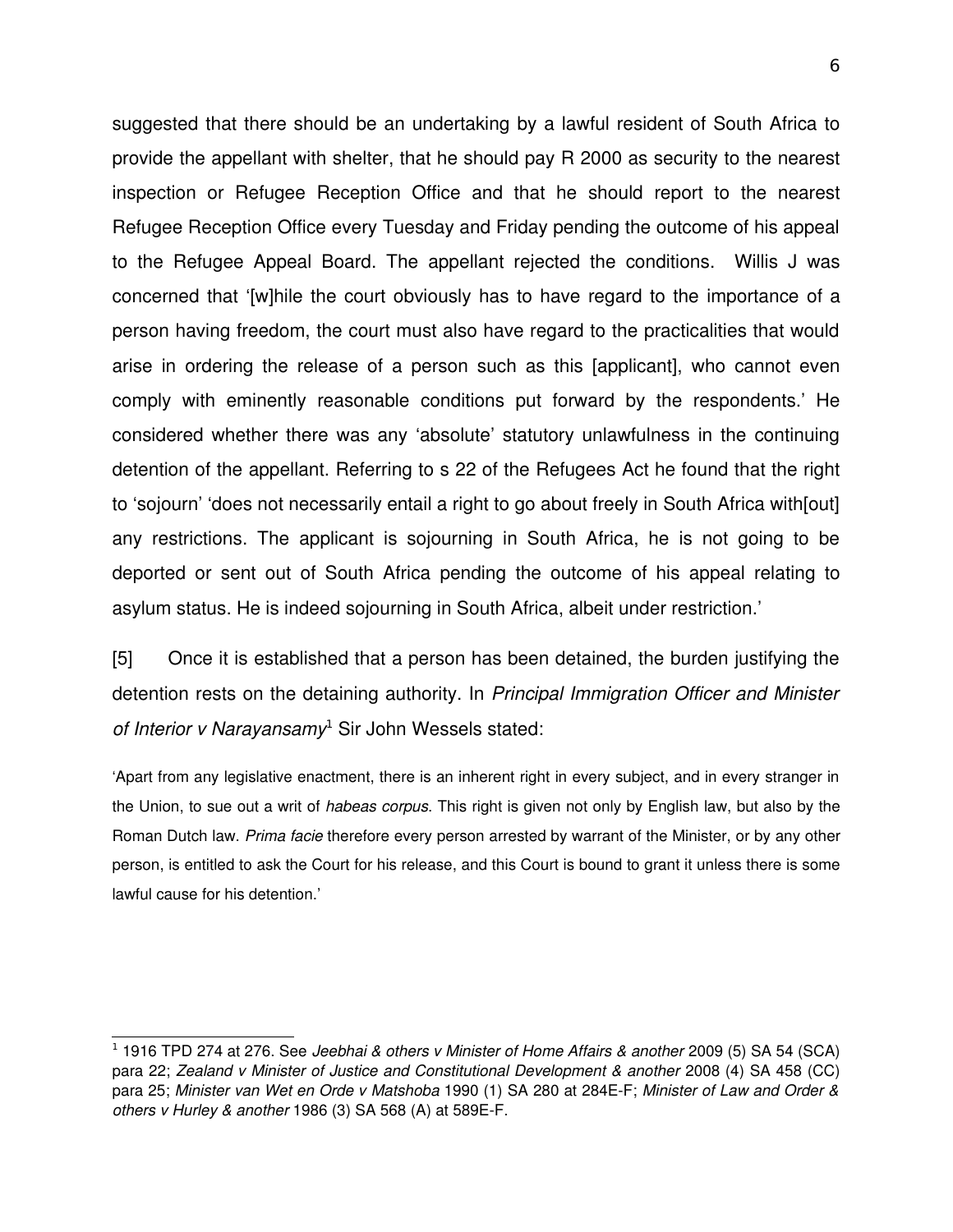In English law the remedy is known as *habeas corpus* but in Roman Dutch law it is referred to as the *interdictum de homine libero exhibendo*. Both terms are used in our  $law.<sup>2</sup>$  $law.<sup>2</sup>$  $law.<sup>2</sup>$ 

[6] In the answering papers the respondents submitted that the Refugee Appeal Board is entitled to investigate certain factual averments made by the appellant so as to make an informed decision about his status in the country. The deponent expressed the apprehension that if the appellant was released before this was done the process might be frustrated and the proper functioning of the administration of justice be undermined. The respondents seek to justify the appellant's detention under s 23 and hence also s 34(1) and (2) of the Immigration Act. They provide as follows:

'23 Asylum transit permit —

(1) The DirectorGeneral may issue an asylum transit permit to a person who at a port of entry claims to be an asylum seeker, which permit shall be valid for a period of 14 days only.

(2) Despite anything contained in any other law, when the permit contemplated in subsection (1) expires before the holder reports in person to a Refugee Reception Officer at a Refugee Reception Office in order to apply for asylum in terms of section 21 of the Refugees Act, 1998 (Act 130 of 1998), the holder of that permit shall become an illegal foreigner and be dealt with in accordance with this Act.

34 Deportation and detention of illegal foreigners —

(1) Without the need for a warrant, an immigration officer may arrest an illegal foreigner or cause him or her to be arrested, and shall, irrespective of whether such foreigner is arrested, deport him or her or cause him or her to be deported and may, pending his or her deportation, detain him or her or cause him or her to be detained in a manner and at a place determined by the DirectorGeneral, provided that the foreigner concerned—

(a) shall be notified in writing of the decision to deport him or her and of his or her right to appeal such decision in terms of this Act;

<span id="page-6-0"></span><sup>2</sup> See S Kentridge 'Habeas corpus procedure in South Africa' (1962) 79 *SALJ* 283; DL Carey Miller 'A judicial extension of the interdict de libero homine exhibendo' (1975) 92 *SALJ* 242; Lawrence Baxter *Administrative Law* (1984) 692 ff.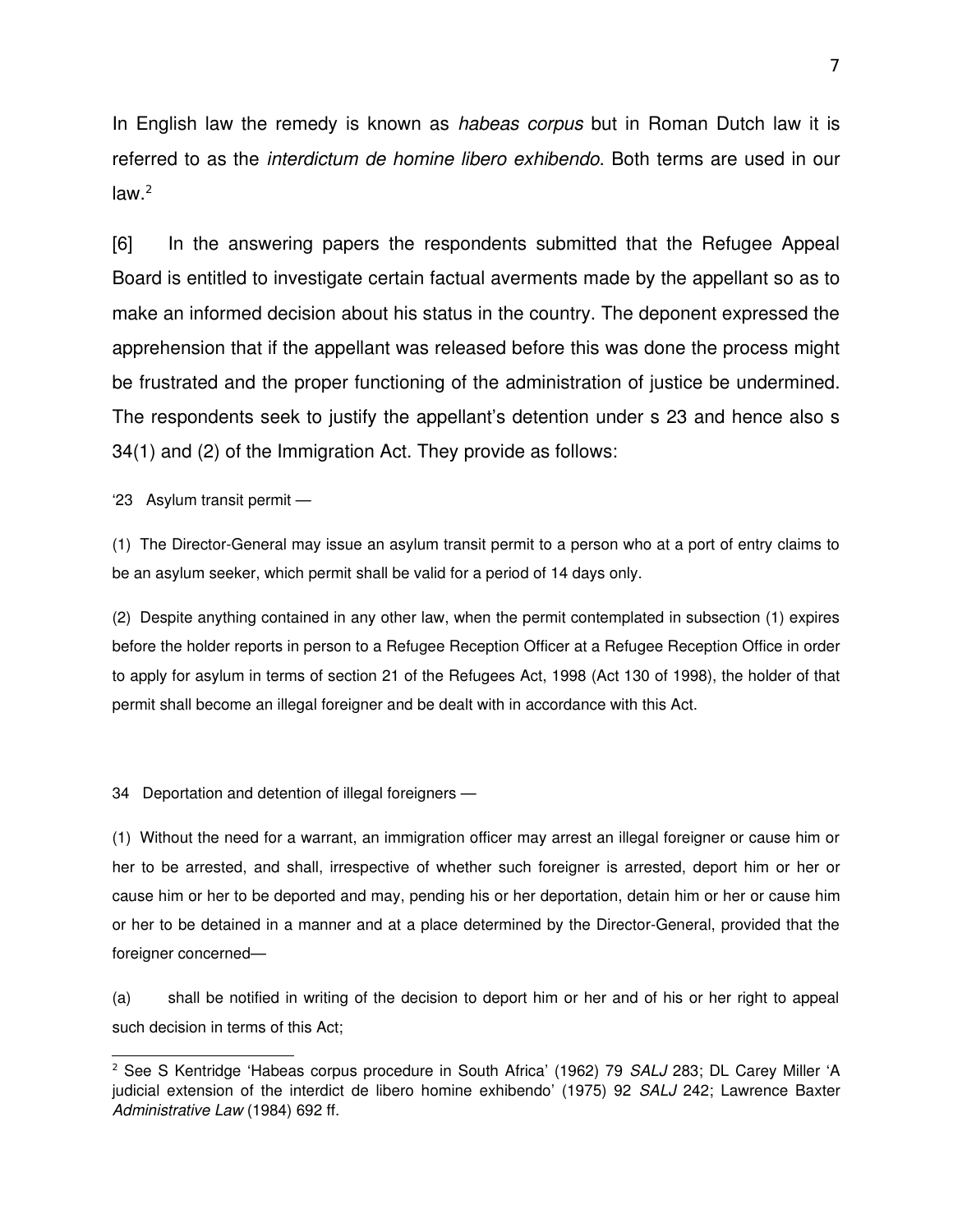(b) may at any time request any officer attending to him or her that his or her detention for the purpose of deportation be confirmed by warrant of a Court, which, if not issued within 48 hours of such request, shall cause the immediate release of such foreigner;

(c) shall be informed upon arrest or immediately thereafter of the rights set out in the preceding two paragraphs, when possible, practicable and available in a language that he or she understands;

(d) may not be held in detention for longer than 30 calendar days without a warrant of a Court which on good and reasonable grounds may extend such detention for an adequate period not exceeding 90 calendar days, and

(e) shall be held in detention in compliance with minimum prescribed standards protecting his or her dignity and relevant human rights.

 (2) The detention of a person in terms of this Act elsewhere than on a ship and for purposes other than his or her deportation shall not exceed 48 hours from his or her arrest or the time at which such person was taken into custody for examination or other purposes, provided that if such period expires on a noncourt day it shall be extended to four pm of the first following court day.'

[7] It was submitted on behalf of the respondents that s 23 meant that the appellant became an 'illegal foreigner' after the expiry of the asylum transit permit granted to him. An 'illegal foreigner' is a foreigner who is in the Republic in contravention of the Immigration Act.<sup>[3](#page-7-0)</sup> Being an 'illegal foreigner' the appellant may be dealt with in terms of the Immigration Act, and hence detained and deported.<sup>[4](#page-7-1)</sup> It was suggested that legislation of this nature was in accordance with international law and fell within the inherent powers of a sovereign state to regulate and forbid entrance to foreigners into its borders or admit them on such conditions as it may see fit to prescribe.<sup>[5](#page-7-2)</sup> The right to freedom of movement, it was submitted, is not absolute and may be limited in appropriate circumstances.<sup>[6](#page-7-3)</sup> Both the Immigration Act and the Refugees Act limit the rights of the appellant. Both ss 9 and 32 of the Immigration Act contain such limitations on the freedom of movement of foreigners. On expiry of the asylum transit permit issued

<span id="page-7-0"></span><sup>&</sup>lt;sup>3</sup> Section 1 of the Immigration Act.

<span id="page-7-1"></span><sup>4</sup> Section 32 of the Immigration Act.

<span id="page-7-2"></span><sup>5</sup> See *Nishimura Ekiu v The United States* (1892) 142 US 651 at 659 cited with approval in *Minister of Home Affairs & others v Watchenuka & another* 2004 (4) SA 326 (SCA) para 29.

<span id="page-7-3"></span><sup>6</sup> *Minister of Home Affairs & others v Watchenuka & another* 2004 (4) SA 326 (SCA) para 28.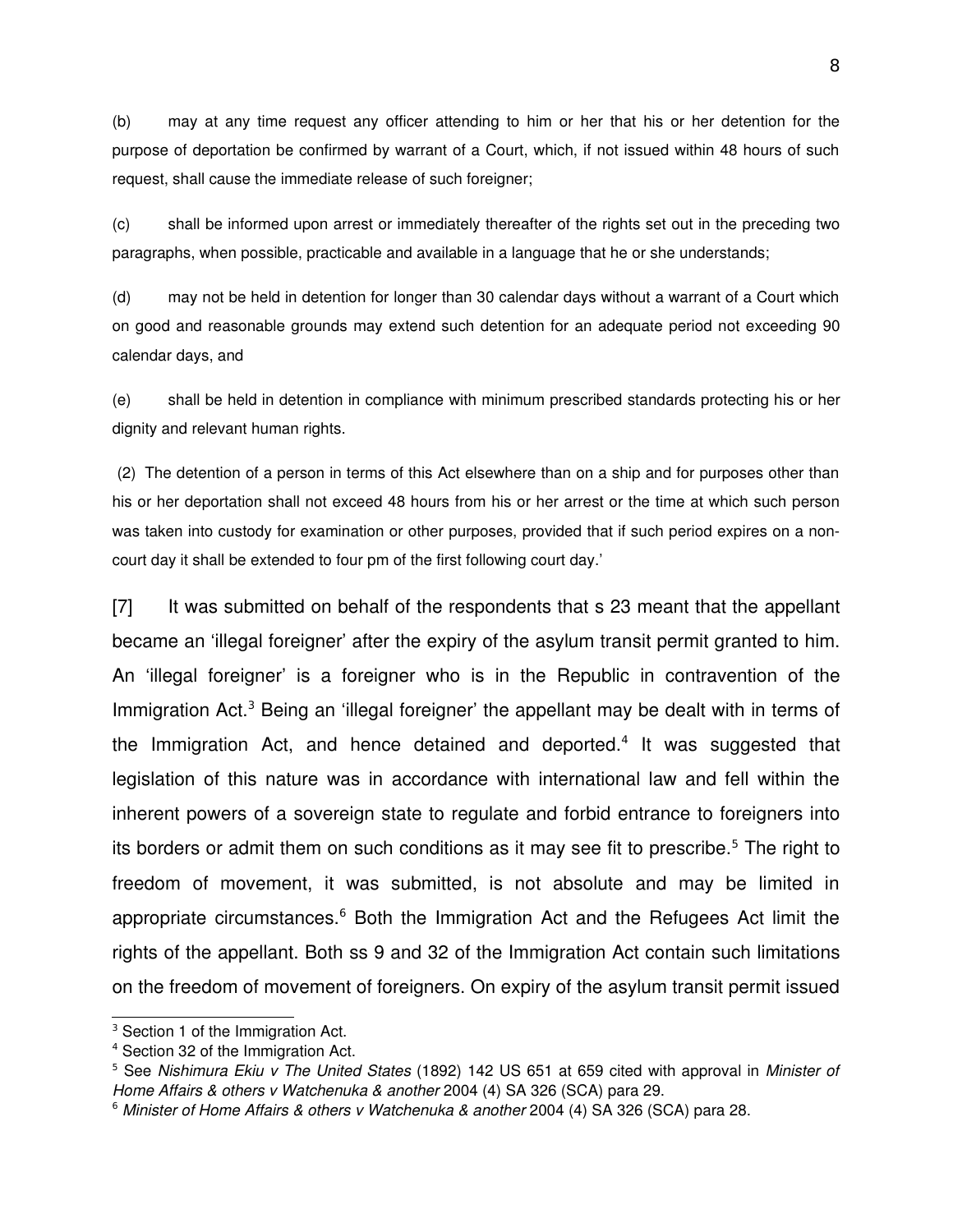in terms of s 23 (1) of the Immigration Act the appellant became an 'illegal foreigner' and also guilty of an offence.<sup>[7](#page-8-0)</sup> As an 'illegal foreigner' he 'shall be deported'.<sup>[8](#page-8-1)</sup> Relying on the decision of this court in *Jeebhai*,<sup>[9](#page-8-2)</sup> the submission was made that pending a review or appeal an 'illegal foreigner' may be detained until he or she is deported in terms of s 34 of the Immigration Act.

[8] Even if the appellant is an 'illegal foreigner' as envisaged by s 23 of the Immigration Act his detention in terms of s 34 cannot be justified. Section 34(2) permits the detention of an 'illegal foreigner' only for a period not exceeding 48 hours subject to the proviso that if the said period expires on a non-court day it 'shall be extended to four pm of the first following court day.' The appellant was arrested on 26 May 2009 and detained at Lindela since 2 June 2009. Section 34(2) is therefore of no assistance to the respondents.

[9] To justify the appellant's detention the respondents sought to bring it within the ambit of s 34(1). The respondents indeed produced the original warrant of detention dated 26 May 2009 but no evidence that a court (ie a magistrate's court)<sup>[10](#page-8-3)</sup> has extended the period of detention in terms of s 34(1)(d). An 'illegal foreigner' may in terms of this paragraph not be detained for a period longer than 30 calendar days 'without a warrant of a Court which on good and reasonable grounds may extend such detention for an adequate period not exceeding 90 calendar days'. The respondents were not able to produce such a warrant justifying the appellant's continued detention.<sup>[11](#page-8-4)</sup> It seems to me that the maximum period of detention permitted under s 34(1)(d) is 120 days, ie an

<span id="page-8-0"></span> $7$  Section 49(1) of the Immigration Act.

<span id="page-8-1"></span><sup>8</sup> Section 32(2) of the Immigration Act. See *Jeebhai & others v Minister of Home Affairs & another* 2009 (5) SA 54 (SCA) paras 21 ff.

<span id="page-8-2"></span><sup>9</sup> *Jeebhai & others v Minister of Home Affairs & another* 2009 (5) SA 54 (SCA) para 32.

<span id="page-8-3"></span> $10$  Section 1(1) of the Immigration Act.

<span id="page-8-4"></span><sup>&</sup>lt;sup>11</sup> The procedure to obtain such a warrant for the further detention of an 'illegal foreigner' is regulated by Regulation 39(5) of the Immigration Regulations GN R616, *GG* 27725, 27 June 2005.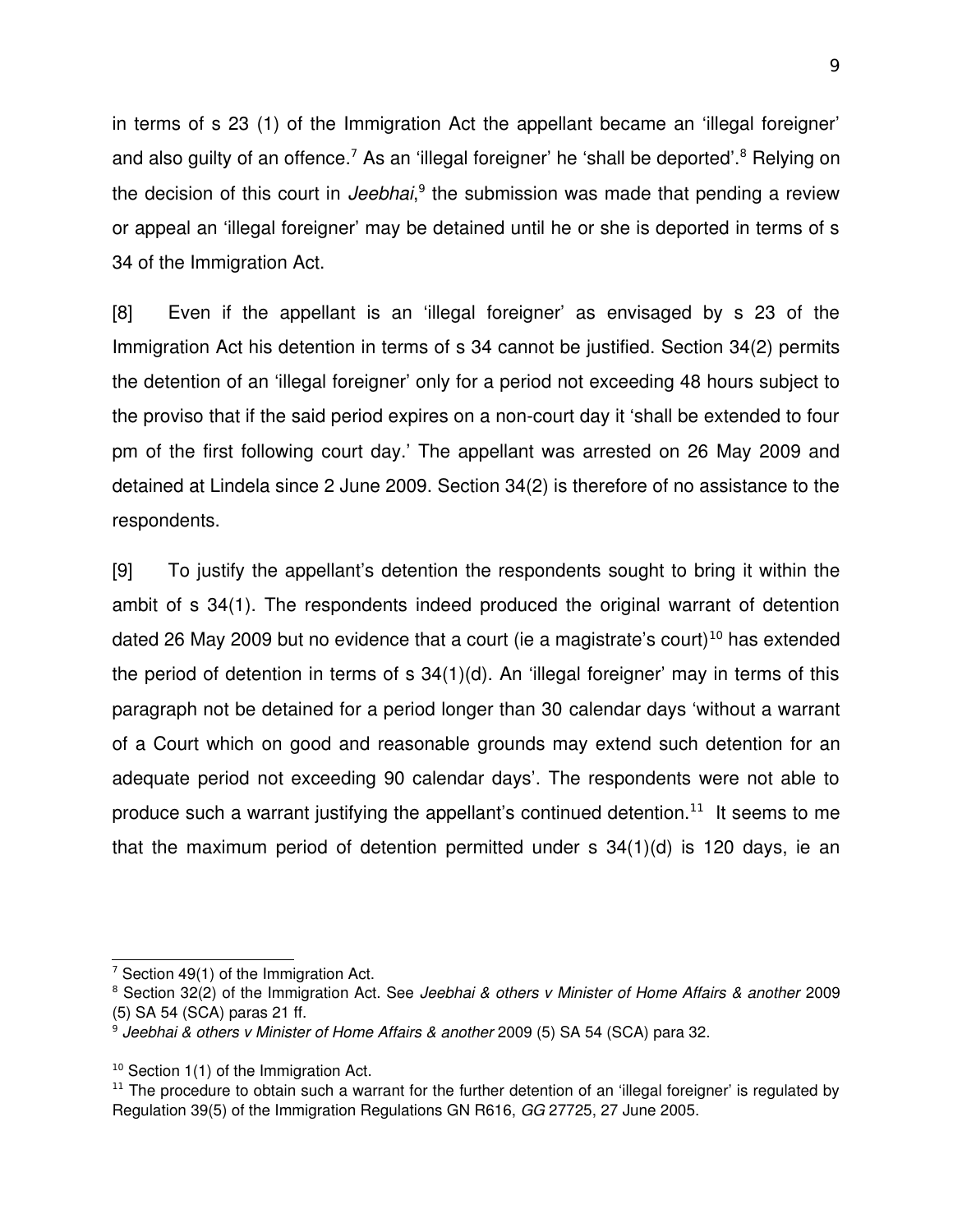initial period of 30 days, followed by an extended period or periods not exceeding 90 days. $^{12}$  $^{12}$  $^{12}$ 

[10] A 'detained person has an absolute right not to be deprived of his freedom for one second longer than necessary by an official who cannot justify his detention.'[13](#page-9-1) The importance of this right 'can never be overstated'.<sup>[14](#page-9-2)</sup> Section 12(1)(b) of the Constitution guarantees the right to freedom, including the right not to be detained without trial. This right belongs to both citizens and foreigners.<sup>[15](#page-9-3)</sup> The safeguards and limitations contained in s 34(1) of the Immigration Act justify its limitation of the right to freedom and the right not to be detained without trial.<sup>[16](#page-9-4)</sup> Enactments interfering with elementary rights should be construed restrictively. In *R v Sachs*<sup>[17](#page-9-5)</sup> it was said:

'[T]he appellant in an able and admirably objective argument discussed the manner in which courts of law should approach the interpretation of statutes which give the Executive the power to invade the liberty of the individual. He submitted that such statutes should be subjected to the closest scrutiny of courts of law whose function it is to protect the rights and liberty of the individual. Courts of law do scrutinise such

<span id="page-9-1"></span><sup>13</sup> *Silva v Minister of Safety and Security* 1997 (4) SA 657 (W) at 661H-I.

<span id="page-9-0"></span><sup>&</sup>lt;sup>12</sup> In Kanyo Aruforse v Minister of Home Affairs; Director-General, Department of Home Affairs and *Bosasa (Pty) Ltd* (GSJ) (case 2010/1189) an unreported judgment of Meyer J delivered on 25 January 2010 in which he said in para 17: 'The intention of the statute undoubtedly includes an intention to deport illegal foreigners from this country. But the maximum period for which any person may be so detained in terms of s 34(1) is a period of 120 days. I also respectfully fail to appreciate how this interpretation will defeat the said purpose of the Immigration Act. In terms of its preamble the Act aims at putting in place a new system of immigration control which *inter alia* ensures that: "immigration laws are efficiently and effectively enforced, deploying to this end the significant administrative capacity of the Department of Home Affairs, thereby reducing the pull factors of illegal immigration"; "immigration control is performed within the highest applicable standards of human rights protection"; "a human rights based culture of enforcement is promoted"; and "civil society is educated on the rights of foreigners and refugees".' The citations are from paragraphs  $(g)$ ,  $(h)$ ,  $(n)$  and  $(p)$  of the preamble. Whether the extension must be a single one need not be decided here. It appears as if the word 'adequate' in s 34(1)(d) should read 'aggregate' so that more than one extension is possible although the aggregate period may not exceed 90 days. See, generally, LC Steyn *Die Uitleg van Wette* 5<sup>th</sup> ed (1981) by SIE van Tonder in co-operation with NP Badenhorst, CH Volschenk and JN Wepener 58 ff.

<span id="page-9-2"></span><sup>14</sup> *Lawyers for Human Rights & another v Minister of Home Affairs & another* 2004 (4) SA 125 (CC) para 36.

<span id="page-9-3"></span><sup>15</sup> *Lawyers for Human Rights & another v Minister of Home Affairs & another* 2004 (4) SA 125 (CC) para 27; *Jeebhai & others v Minister of Home Affairs & another* 2009 (5) 54 (SCA) para 26.

<span id="page-9-4"></span><sup>&</sup>lt;sup>16</sup> Lawyers for Human Rights & another v Minister of Home Affairs & another 2004 (4) SA 125 (CC) para 43.

<span id="page-9-5"></span><sup>17</sup> 1953 (1) SA 392 (A) at 399FH. See further *Dadoo Ltd & others v Krugersdorp Municipal Council*  1920 AD 530 at 552; *Johnson v Minister of Home Affairs & another* 1997 (2) SA 432 (C) at 434J – 435A.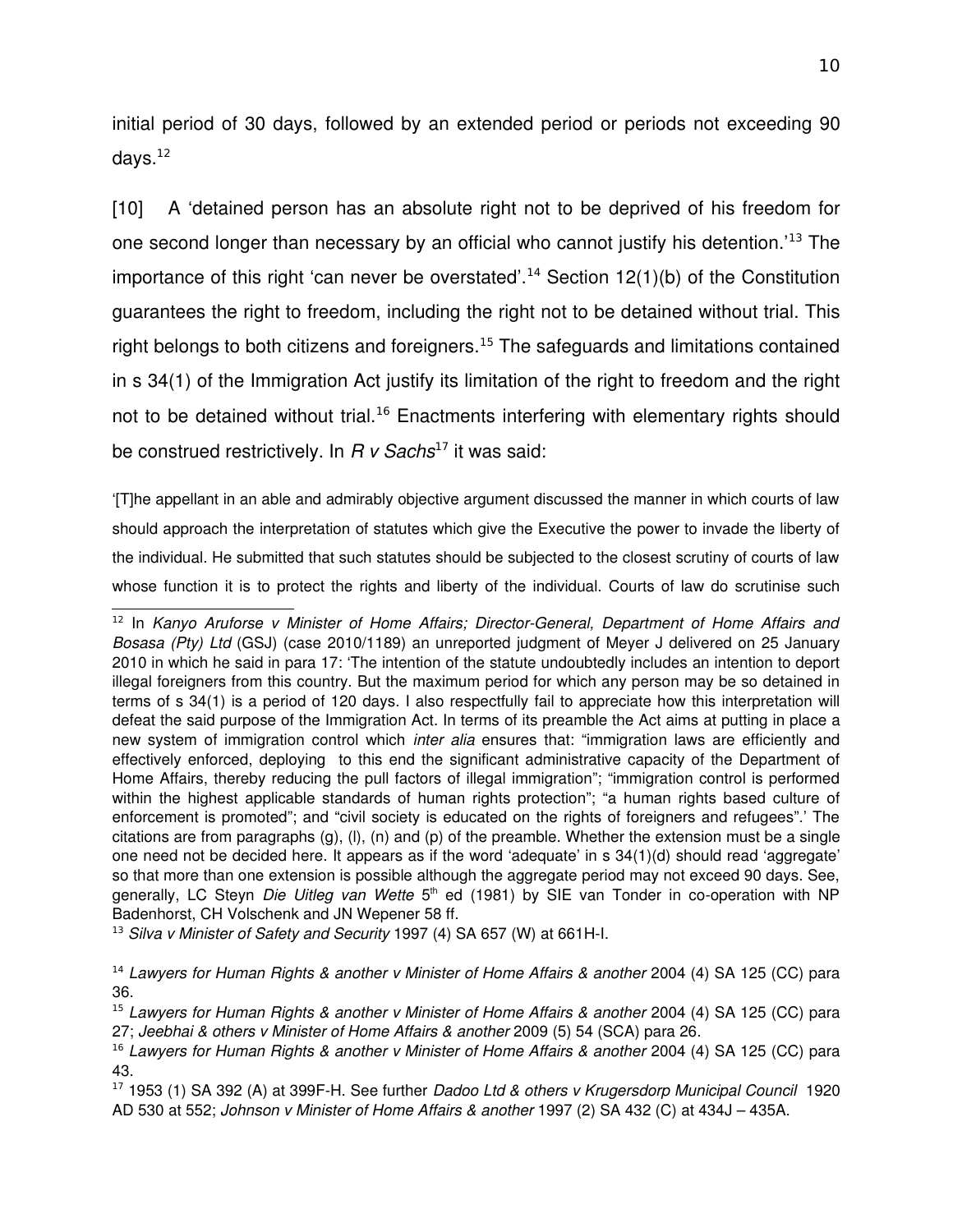statutes with the greatest care but where the statute under consideration in clear terms confers on the Executive autocratic powers over individuals, courts of law have no option but to give effect to the will of the Legislature as expressed in the statute. Where, however, the statute is reasonably capable of more than one meaning a court of law will give it the meaning which least interferes with the liberty of the individual.'

In addition, s 39(2) of the Constitution requires courts when interpreting a statute that is reasonably capable of two interpretations to avoid an interpretation that would render the statute unconstitutional and to adopt the interpretation that would better promote the spirit, purport and objects of the Bill of Rights, even if neither interpretation would render the statute unconstitutional.<sup>[18](#page-10-0)</sup> The detention of the appellant is clearly in breach of the express provisions of s 34(1)(d) of the Immigration Act and is unlawful. Indeed Mr Semenya who appeared on behalf of the respondents quite properly conceded this during argument.

[11] The court a quo referred to the 'eminently reasonable conditions' which the respondents proposed for the appellant's release. Since the appellant could not meet these conditions, Willis J held that his application had to fail. He reasoned that because no right was absolute a balancing act had to be undertaken: the appellant had a right to freedom but, he said, the State 'had a legitimate interest in trying to curb illegal immigration, in trying to keep track of persons who have entered the country illegally and ensuring that persons who do not have places of shelter and who do not have any visible means of support, are not free to roam the streets.' I do not agree. A court, generally, cannot impose conditions for the release of a person unlawfully detained. Section 35(2)(d) of the Constitution entitles any person who is detained to challenge his or her detention before a court and, if the detention is unlawful, 'to be released.' This can be contrasted with  $s$   $35(1)(f)$  which allows a person arrested for allegedly committing an offence to be released from detention if justice permits 'subject to

<span id="page-10-0"></span><sup>18</sup> *Investigating Directorate: Serious Economic Offences and Others v Hyundai Motor Distributors (Pty)* Ltd & others: In re Hyundai Motor Distributors (Pty) Ltd & others v Smit NO & others 2001 (1) SA 545 (CC) paras 226; *Wary Holdings (Pty) Ltd v Stalwo (Pty) Ltd* 2009 (1) SA 337 (CC) paras 46, 84 and 107; *Fraser v Absa Bank Ltd (National Director of Public Prosecutions as Amicus Curiae)* 2007 (3) SA 484 (CC) para 47.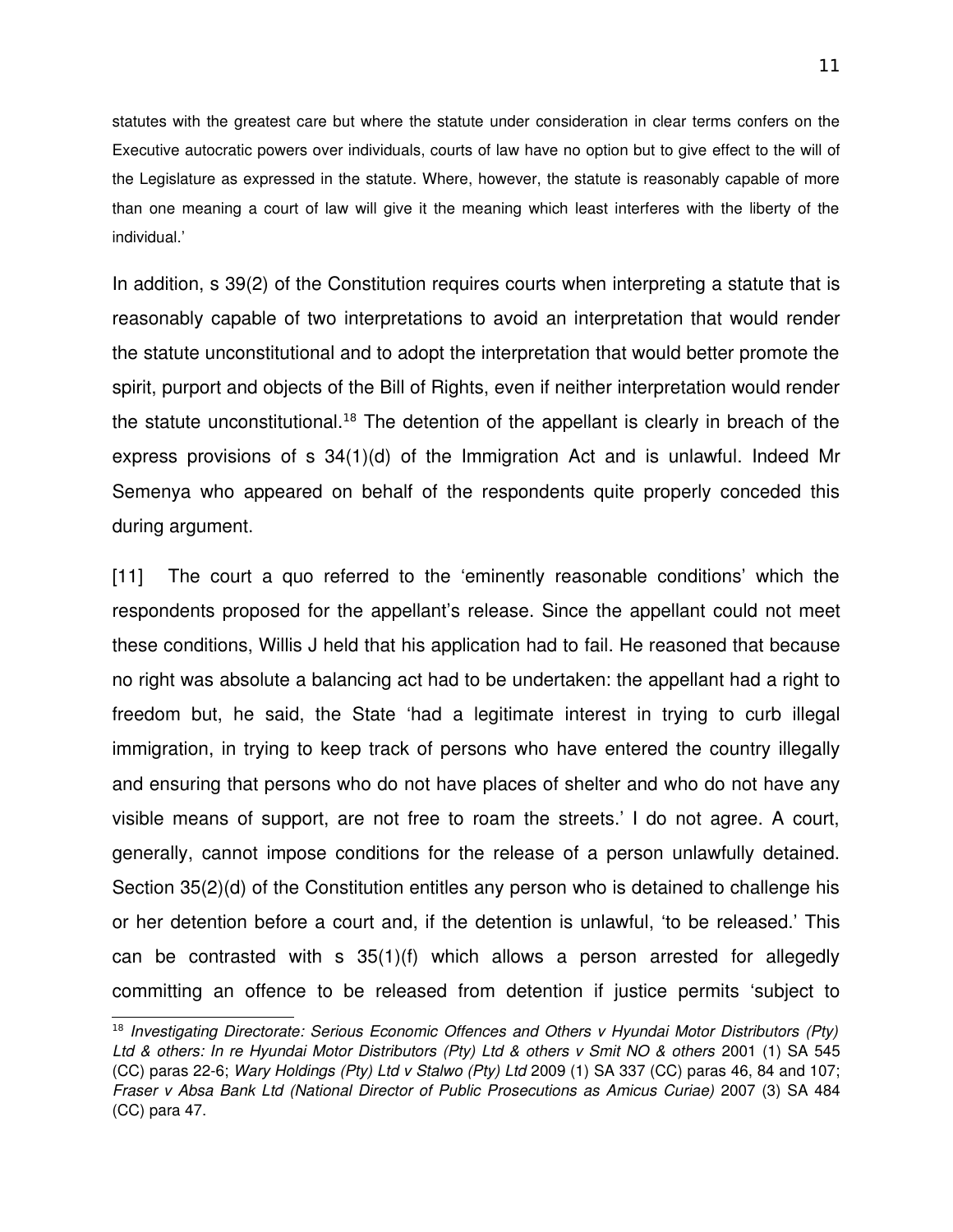reasonable conditions'. It follows, it seems to me, that the Constitution does not permit the imposition of conditions on a person such as the appellant for his release. As long ago as 1879, De Villiers CJ stated that where a detention is unlawful the only course open was to order the release of the person immediately. In *In Re Willem Kok and Nathaniel Balie*[19](#page-11-0) De Villiers CJ said:

It is unnecessary to consider the rights which under the Roman-Dutch law free persons had to a release or to the writ *de homine libero exhibendo*, for, in my opinion, the rights of the personal liberty, which persons within this colony enjoy, are substantially the same, since the abolition of slavery, as those which are possessed in Great Britain. Where those rights are violated this Court would at least have the same power of restraining such violation as the Supreme Court of Holland had to interdict the infringement without sufficient cause of the rights to personal liberty as understood by the Roman-Dutch law. But in addition to the powers vested in this Court under the Roman-Dutch law, there are certain statutory provisions, which not only add to the powers of the Court, but make it the bounden duty of the Court to protect personal liberty whenever it is illegally infringed upon ... Supposing that the applicants had been detained in one of the ordinary gaols of the colony, and it had been brought to the notice of the Court that they were so kept without a lawful warrant, it surely would have been competent for the Court to call upon the gaoler to produce the prisoners and justify the detention. Can it then make any difference that they are detained in a military fortress instead of an ordinary gaol? I think not. In either case the person in whose custody they are is bound to produce his warrant or other authority for detaining them, and in case the return to the order of Court be found to be clearly bad it would be the duty of the Court, under ordinary circumstances, to order their discharge. But then it is said the country is in such an unsettled state, and the applicants are reputed to be of such a dangerous character, that the Court ought not to exercise a power which under ordinary circumstances might be usefully and properly exercised. The disturbed state of the country ought not in my opinion to influence the Court, for its first and most sacred duty is to administer justice to those who seek it, and not to preserve the peace of the country … The Civil Courts have but one duty to perform, and that is to administer the laws of the country without fear, favour or prejudice, independently of the consequences which ensue.'

[12] For these reasons the continued detention of the appellant cannot be justified in terms of the Immigration Act and he is entitled to his immediate release. The respondents' reliance on that Act is also misconstrued: it ignores the provisions of the

<span id="page-11-0"></span> $19$  (1879) 9 Buch 45 at 65-66 and 71.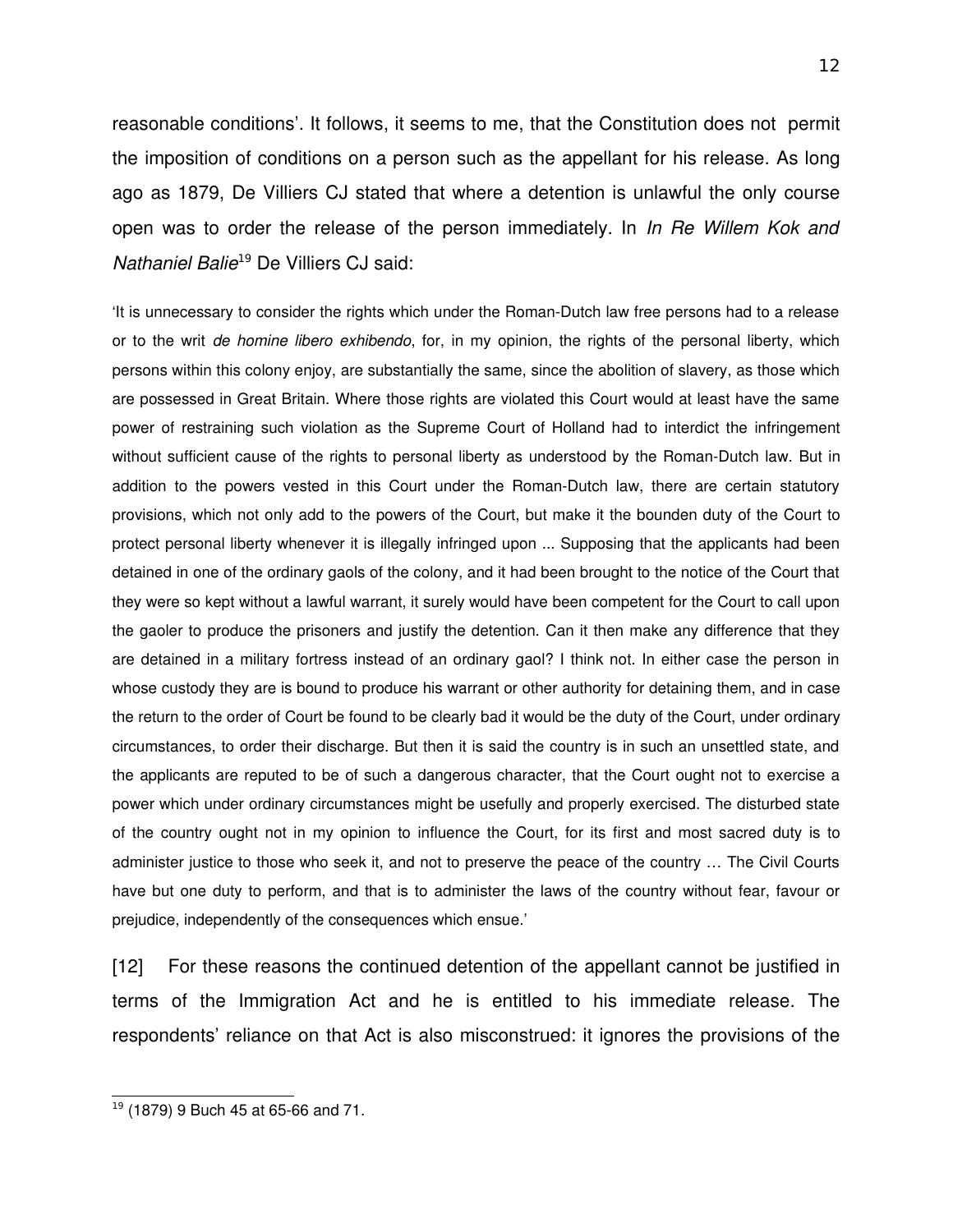Refugees Act, as I shall demonstrate. It is necessary to examine the provisions of the latter Act.

[13] The court a quo held that the appellant's detention was compatible with the provisions of s 22 of the Refugees Act. This enactment gives effect in South Africa to international instruments and law relating to refugees and provides for the reception of asylum seekers. It was enacted to regulate applications for and recognition of refugee status and to provide for the rights flowing from that status. It must be interpreted and applied with due regard to the 1951 Convention Relating to Status of Refugees, the 1967 Protocol Relating to the Status of Refugees and the Convention Governing the Specific Aspects of Refugee Problems in Africa (OAU 1969), the Universal Declaration of Human Rights (UN 1948) and other human rights instruments to which South Africa is or becomes a party.<sup>[20](#page-12-0)</sup>

[14] Section 2(a) of the Refugees Act provides that:

'Notwithstanding any provision of this Act or any other law to the contrary, no person may be refused entry into the Republic, expelled, extradited or returned to any other country or be subject to any similar measure, if as a result of such refusal, expulsion, extradition, return or other measure, such person is compelled to return to or remain in a country where –

(a) he or she may be subjected to persecution on account of his or her race, religion, nationality, political opinion or membership of a particular group; or

(b) his or her life, physical safety or freedom would be threatened on account of external aggression, occupation, foreign domination or other events seriously disturbing or disrupting public order in either part or the whole of that country.'

In terms of the Refugees Act a person qualifies for refugee status if he or she has a well-founded fear of being persecuted by reason of his or her race, tribe, religion, nationality, political opinion or membership of a particular social group, and is outside

<span id="page-12-0"></span><sup>&</sup>lt;sup>20</sup> Section 6 of the Refugees Act. See John Dugard SC with contributions by Daniel Bethlehem QC, Max du Plessis and Anton Katz *International Law. A South African Perspective* 3ed (2005) 348 ff; FJ Jenkins 'Coming to South Africa: An overview of the application for asylum and an introduction to the Refugees Act' (1999) 24 *SAYIL* 182; M Beukes "Economic refugees": South African reality in international refugee law' (2002) 27 *SAYIL* 206.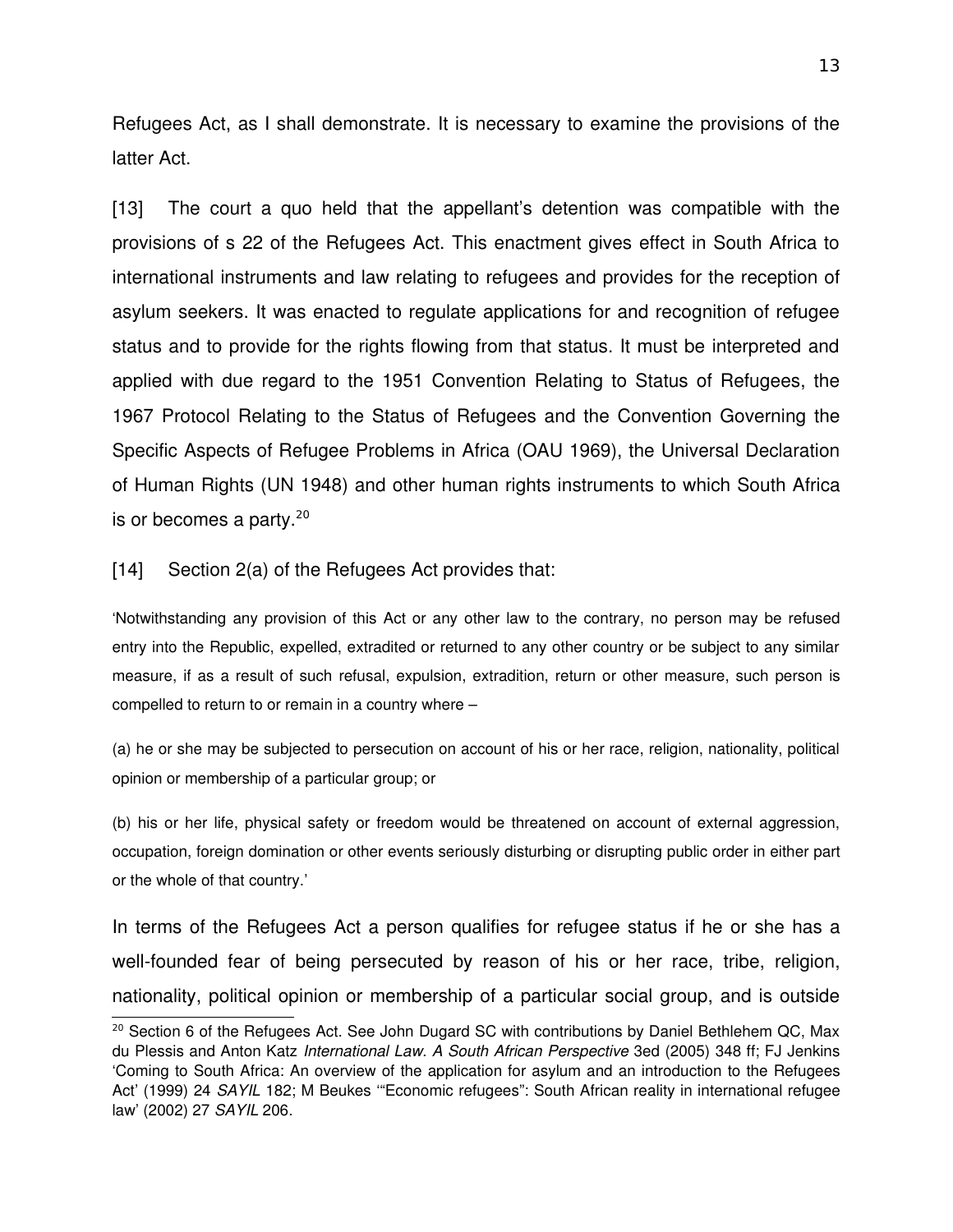the country of his or her nationality and is unable or unwilling to avail him or herself of the protection of that country or, not having a nationality and being outside the country of his or her former habitual residence is unable or, owing to such fear, unwilling to return to it.<sup>[21](#page-13-0)</sup> A person also qualifies for refugee status if owing to external aggression, occupation, foreign domination or events seriously disturbing or disrupting public order in either a part or the whole of his or her country of origin or nationality he or she is compelled to leave his or her place of habitual residence in order to seek refuge elsewhere.<sup>[22](#page-13-1)</sup> Any dependant of either of the two categories of persons referred to also qualifies for refugee status.<sup>[23](#page-13-2)</sup> Certain groups of people do not qualify for refugee status. These include persons in respect of whom there is reason to believe that they have committed a crime against peace, a war crime or a crime against humanity, or a crime, albeit not of a political nature, which would if committed in South Africa be punishable by imprisonment.<sup>[24](#page-13-3)</sup> Persons who are guilty of acts contrary to the objects and principles of the United Nations Organisation or the Organisation for African Unity,<sup>[25](#page-13-4)</sup> and persons who enjoy the protection of any other country are also excluded.<sup>[26](#page-13-5)</sup> Provision is made for the cessation of refugee status. $27$ 

[15] The Refugees Act and the regulations<sup>[28](#page-13-7)</sup> made under it prescribe the procedure to be followed when applying for asylum. An application for asylum must be made to a Refugee Reception Officer at any Refugee Reception Office.<sup>[29](#page-13-8)</sup> The Refugee Reception Officer must ensure that the application is properly completed and must, if necessary, assist the applicant in completing the form. He or she may also conduct an enquiry in

<span id="page-13-0"></span><sup>21</sup> Section 3(a) of the Refugees Act. See *Union of Refugee Women & others v Director: Private Security Industry Regulatory Authority & others*  2007 (4) SA 595 para 29.

<span id="page-13-1"></span><sup>&</sup>lt;sup>22</sup> Section 3(b) of the Refugees Act.

<span id="page-13-2"></span><sup>&</sup>lt;sup>23</sup> Section 3(c) of the Refugees Act.

<span id="page-13-3"></span> $24$  Section 4(1)(a) and (b) of the Refugees Act.

<span id="page-13-4"></span> $25$  Section 4(c) of the Refugees Act.

<span id="page-13-5"></span><sup>&</sup>lt;sup>26</sup> Section 4(d) of the Refugees Act.

<span id="page-13-6"></span><sup>&</sup>lt;sup>27</sup> Section 5 of the Refugees Act.

<span id="page-13-7"></span><sup>28</sup> GN R 366, *GG* 21075, 6 April 2000 as amended by GN R938, *GG* 21573, 15 September 2000.

<span id="page-13-8"></span><sup>&</sup>lt;sup>29</sup> Section 21(1) of the Refugees Act.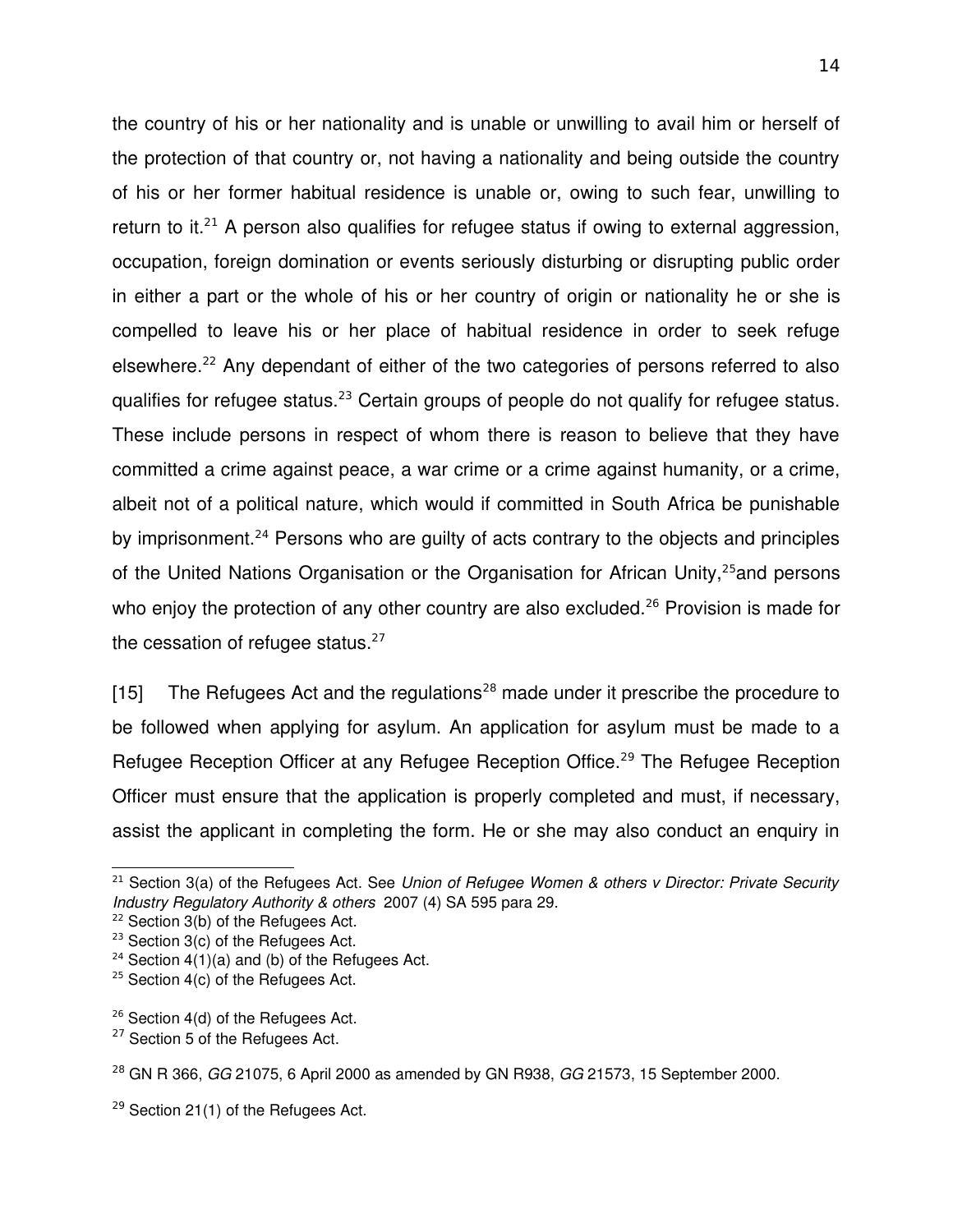order to verify the information furnished in the application. The application must then be submitted to a Refugee Status Determination Officer.<sup>[30](#page-14-0)</sup> No proceedings may in terms of s 21(4) be instituted or continued against any person in respect of his or her unlawful entry into or presence within the Republic if:

'(a) such person has applied for asylum in terms of subsection (1), until a decision has been made on the application and, where applicable, such person has had an opportunity to exhaust his or her rights of review or appeal in terms of Chapter 4; or

(b) such person has been granted asylum.'

[16] Section 22 deals with an asylum seeker permit to be issued to an asylum seeker. It provides:

'(1) The Refugee Reception Officer must, pending the outcome of an application in terms of section 21(1), issue to the applicant an asylum seeker permit in the prescribed form allowing the applicant to sojourn in the Republic temporarily, subject to any conditions, determined by the Standing Committee, which are not in conflict with the Constitution or international law and are endorsed by the Refugee Reception Officer on the permit.

 (2) Upon the issue of a permit in terms of subsection (1), any permit issued to the applicant in terms of the Aliens Control Act, 1991, becomes null and void, and must forthwith be returned to the Director-General for cancellation.

 (3) A Refugee Reception Officer may from time to time extend the period for which a permit has been issued in terms of subsection (1), or amend the conditions subject to which a permit has been so issued.

 (4) The permit referred to in subsection (1) must contain a recent photograph and the fingerprints or other prints of the holder thereof as prescribed.

 (5) A permit issued to any person in terms of subsection (1) lapses if the holder departs from the Republic without the consent of the Department.

(6) The Department may at any time withdraw an asylum seeker permit if—

(a) the applicant contravenes any conditions endorsed on that permit; or

<span id="page-14-0"></span>(b) the application for asylum has been found to be manifestly unfounded, abusive or fraudulent; or <sup>30</sup> Section 21(2) of the Refugees Act.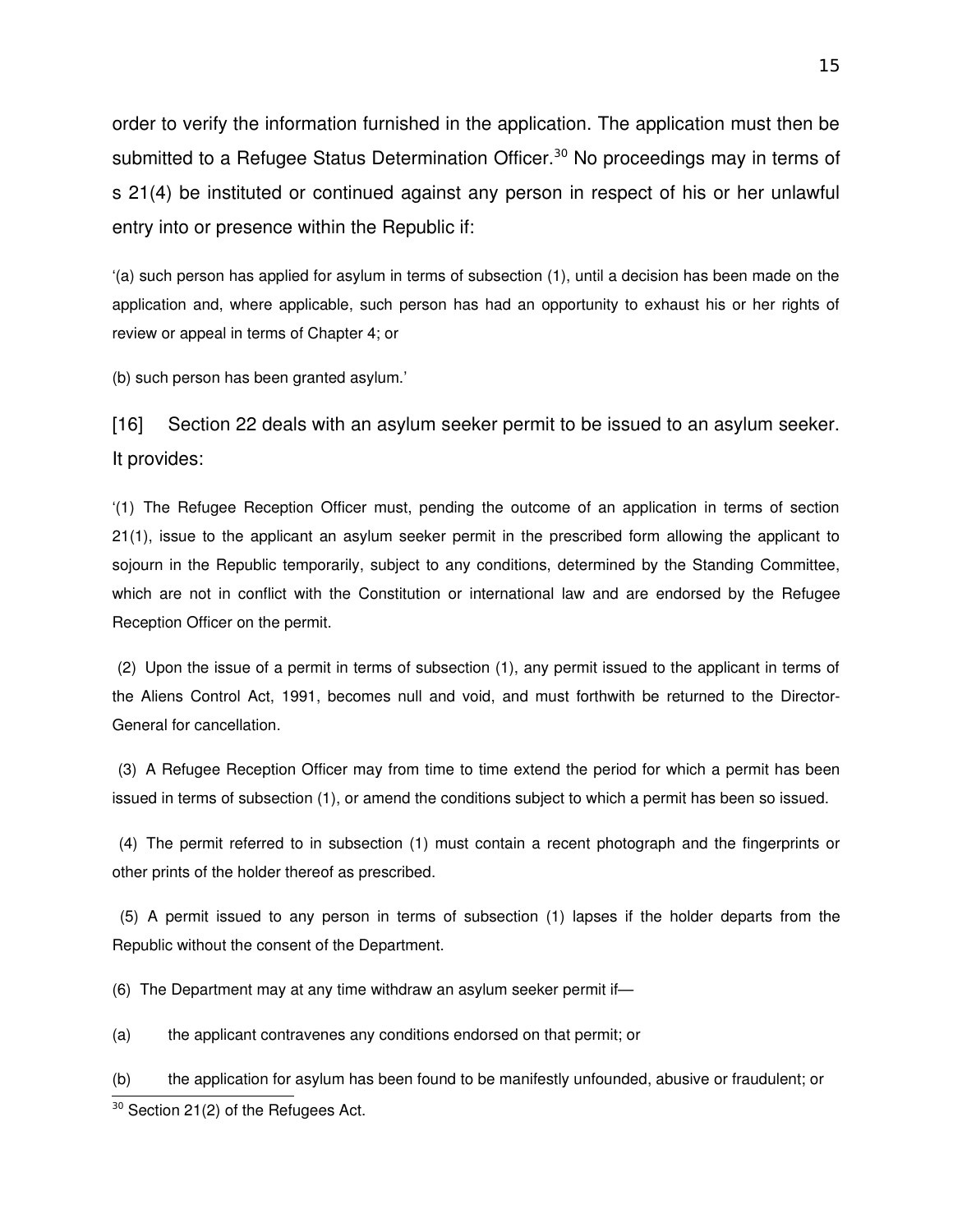(c) the application for asylum has been rejected; or

(d) the applicant is or becomes ineligible for asylum in terms of section 4 or 5.

 (7) Any person who fails to return a permit in accordance with subsection (2), or to comply with any condition set out in a permit issued in terms of this section, is guilty of an offence and liable on conviction to a fine or to imprisonment for a period not exceeding five years, or to both a fine and such imprisonment.'

[17] The Refugee Status Determination Officer must make the decision regarding the application for asylum. He or she may request any information or clarification from the applicant or the Refugee Reception Officer, may consult with or invite a United Nations High Commissioner for Refugees representative to furnish information and may, with the permission of the asylum seeker, provide the latter representative with any information that may be requested. $31$  When the application is considered the Refugee Status Determination Officer must have due regard to s 33 of the Constitution and must, in particular, ensure that the applicant fully understands his or her rights and responsibilities and the evidence presented.[32](#page-15-1) He or she must at the conclusion of the hearing grant asylum; or reject the application as manifestly unfounded, abusive or fraudulent; or reject it as unfounded; or refer any question to the Standing Committee.<sup>[33](#page-15-2)</sup> Provision is made in the Refugees Act for the review by the Standing Committee of certain decisions made by the Refugee Status Determination Officer.<sup>[34](#page-15-3)</sup> An asylum seeker may also appeal against the decision of the Refugee Status Determination Officer to reject his application as being unfounded.<sup>[35](#page-15-4)</sup> The Appeal Board may confirm, set aside or substitute any decision taken by a Refugee Status Determination Officer in terms of s  $24(3).^{36}$  $24(3).^{36}$  $24(3).^{36}$ 

[18] A person whose asylum seeker permit has been withdrawn by the Department of Home Affairs in terms of s 22(6) may be arrested and detained pending finalisation of

<span id="page-15-0"></span> $31$  Section 24(1) of the Refugees Act.

<span id="page-15-1"></span><sup>&</sup>lt;sup>32</sup> Section 24(2) of the Refugees Act.

<span id="page-15-2"></span><sup>&</sup>lt;sup>33</sup> Section 24(3) of the Refugees Act. See also s 24(4).

<span id="page-15-3"></span><sup>&</sup>lt;sup>34</sup> Section 25(1) and (2) of the Refugees Act.

<span id="page-15-4"></span><sup>&</sup>lt;sup>35</sup> Section 26(1) of the Refugees Act.

<span id="page-15-5"></span><sup>&</sup>lt;sup>36</sup> Section 26(2) of the Refugees Act.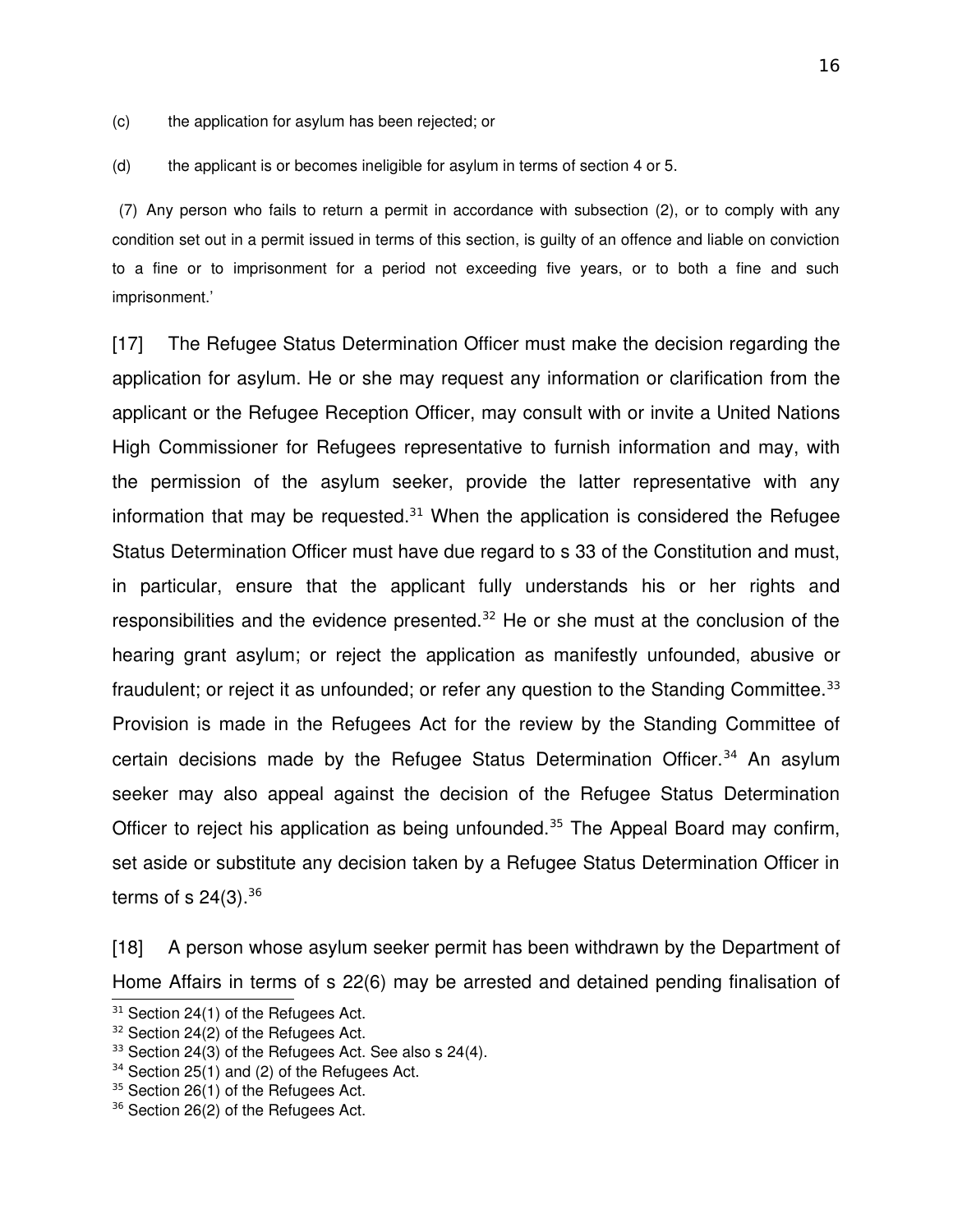the application for asylum, in the manner and at a place determined 'with regard to human dignity<sup>'.[37](#page-16-0)</sup> However, s 29(1) provides:

'No person may be detained in terms of this Act for a longer period than is reasonable and justifiable and any detention exceeding 30 days must be reviewed immediately by a judge of the High Court of the provincial division in whose area of jurisdiction the person is detained, designated by the Judge President of that division for that purpose and such detention must be reviewed in this manner immediately after the expiry of every subsequent period of 30 days.'

[19] The respondents' reliance on s 23(2) of the Immigration Act to justify the appellant's detention is, as I have said, misconceived. Section 23(2) provides that '[d]espite anything contained in any other law' the holder of an asylum transit permit becomes, on expiry of the permit, an 'illegal foreigner' liable to be dealt with under the Immigration Act. This contention, however, does not account for s 21(4) of the Refugees Act which provides that '[n]otwithstanding any law to the contrary' no proceedings may be instituted or continued against any person in respect of his or her unlawful entry into or presence in the country if that person has applied for asylum in terms of s 21(1) until a decision has been made on his or her application and that person has had an opportunity to exhaust his or her rights or review or appeal in terms of the Refugees Act. Section 23(2) of the Immigration Act is a general enactment passed after the Refugees Act which deals with the specific situation of refugees. In so far as there may be a conflict between the two provisions they should be reconciled. Where two enactments are not repugnant to each other, they should be construed as forming one system and as re-enforcing one another. In *Petz Products v Commercial Electrical Contractors*<sup>[38](#page-16-1)</sup> it was said:

'Where different Acts of Parliament deal with the same or kindred subject-matter, they should, in a case of uncertainty or ambiguity, be construed in a manner so as to be consonant and interdependant, and the content of the one statutory provision may shed light upon the uncertainties of the other.'

<span id="page-16-0"></span><sup>&</sup>lt;sup>37</sup> Section 23 of the Refugees Act.

<span id="page-16-1"></span><sup>38</sup> 1990 (4) SA 196 (C) at 204HI. See *R v Maseti & others* 1958 (4) SA 52 (E) 53HI; *Nkabinde v Nkabinde and Nkabinde* 1944 WLD 112 at 122; *Johannesburg City Council v Makaya* 1945 AD 252 at 257 and 259; *Chotabhai v Union Government & another* 1911 AD 49. Steyn above p 153 and 188 ff.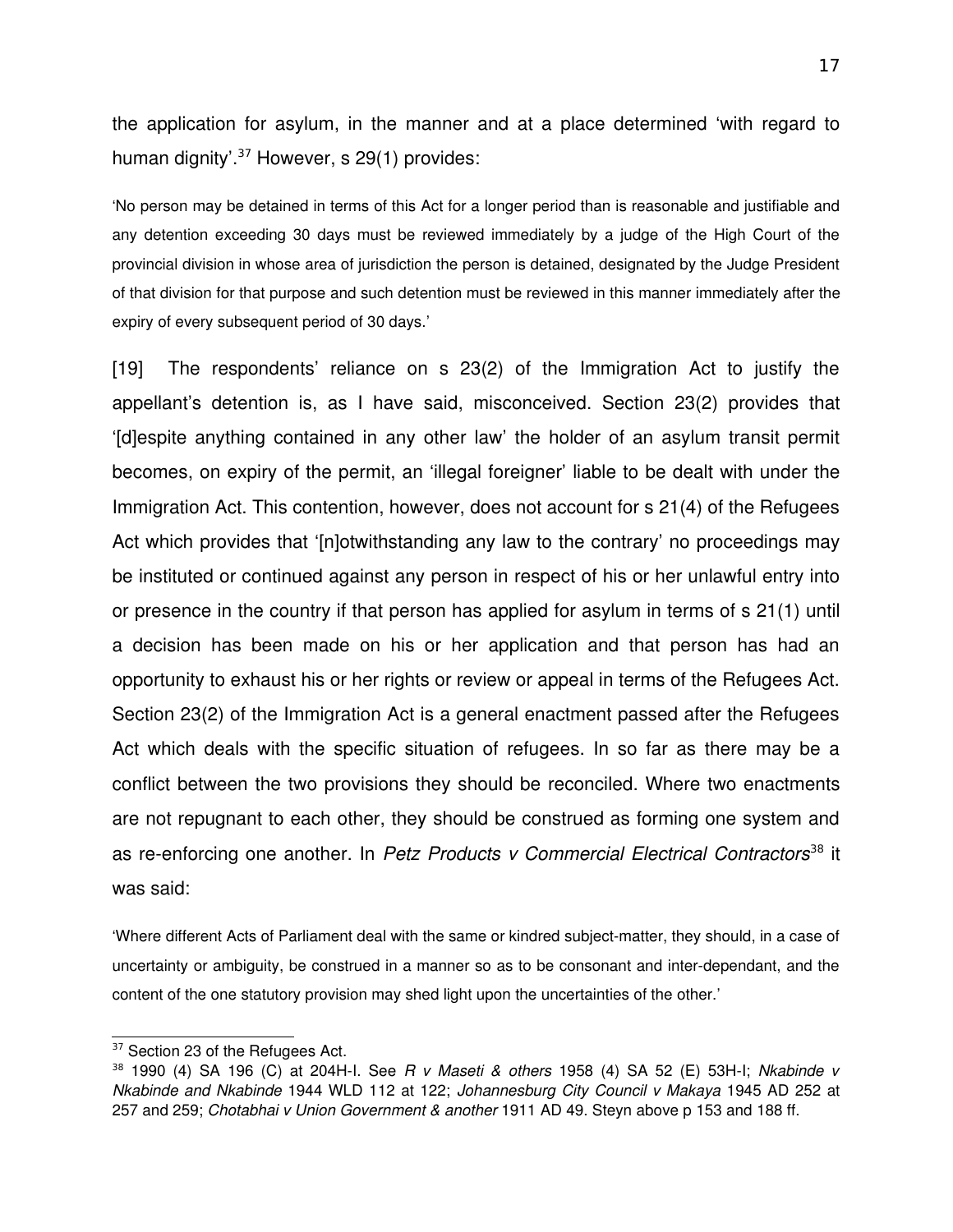The two provisions can be reconciled with each other without doing violence to their wording and in accordance with the spirit of the international instruments the Refugees Act seeks to give effect to.<sup>[39](#page-17-0)</sup> It follows that s  $23(2)$  of the Immigration Act ceases to be of application when an asylum seeker permit is granted to an 'illegal foreigner'. He or she can thereafter no longer be regarded as an 'illegal foreigner' and no proceedings may be instituted or continued against such a person in respect of his or her unlawful entry into or presence in the country until a decision has been made on his or her application or he or she has exhausted his or her rights of review or appeal. The judgment in *Jeebhai*<sup>[40](#page-17-1)</sup> on which the respondents rely did not consider s 21(4) of the Refugees Act. It is of no assistance to them in this matter.

[20] There are other reasons why the detention of the appellant is unlawful under the Refugees Act. First, he has been detained for a period far in excess of 30 days. Section 29(1) of the Refugees Act prohibits the detention of a person for a longer period than is 'reasonable and justifiable' and, in any event, 'any detention exceeding 30 days' must be reviewed by a judge of the High Court. It is common cause that the appellant's detention has never been reviewed by the High Court.

[21] Second, s 23 regulates the detention of an asylum seeker. This may only be done 'if the Department has withdrawn an asylum seeker permit in terms of section 22(6)'. The withdrawal of the asylum seeker permit is thus a jurisdictional fact for the

lawful detention of the asylum seeker. It is common cause that appellant's asylum seeker permit has not been withdrawn.

[22] Third, s 22 of the Refugees Act obliges the Refugee Reception Officer to issue to an applicant for asylum 'an asylum seeker permit … allowing the applicant to sojourn in the Republic temporarily.…' As I have said, in the court a quo Willis J held that the right

<span id="page-17-0"></span><sup>&</sup>lt;sup>39</sup> See Dugard above p 351 and s 6 of the Refugees Act.

<span id="page-17-1"></span><sup>40</sup> *Jeebhai & others v Minister of Home Affairs & another* 2009 (5) SA 54 (SCA).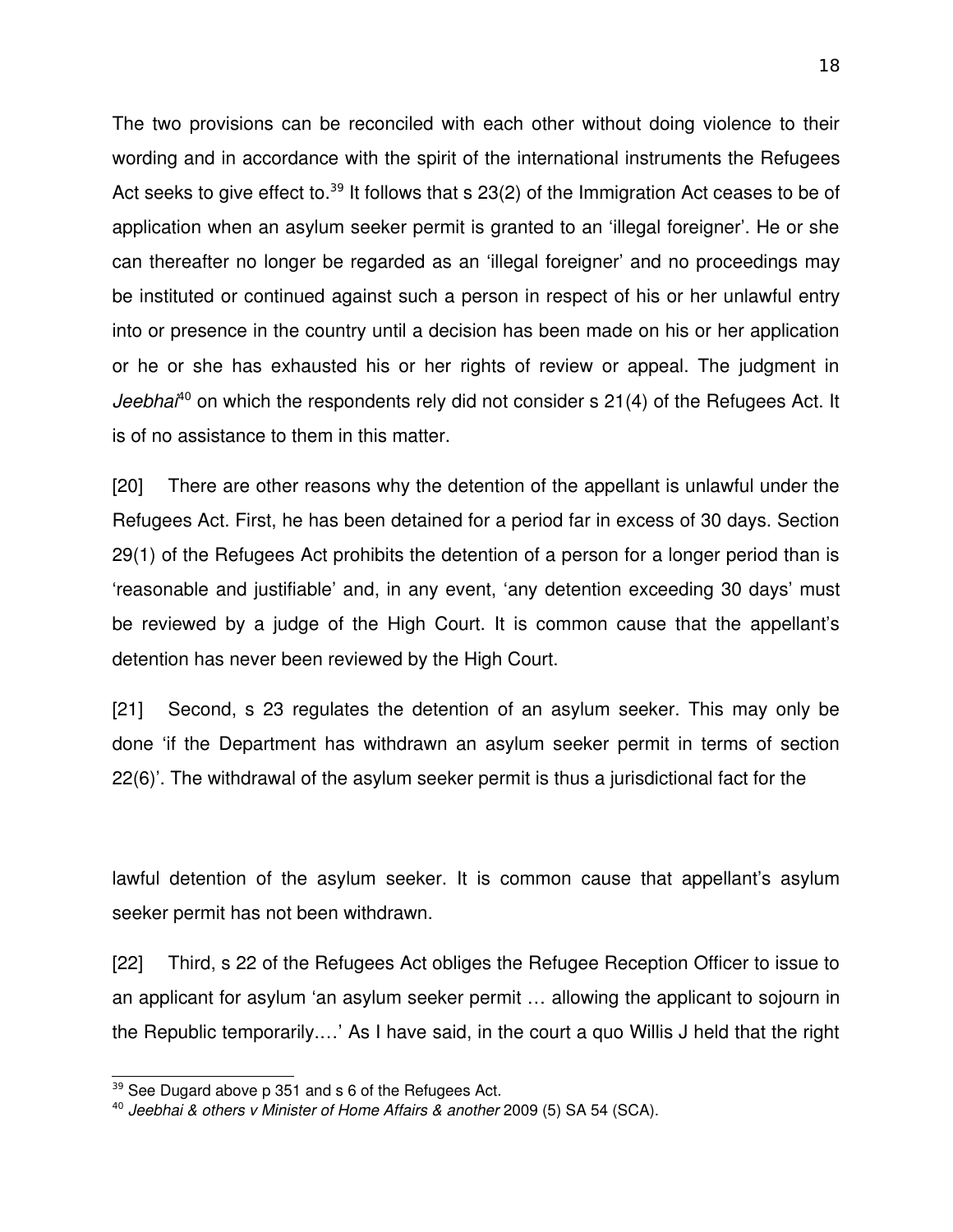to sojourn did not necessarily entail a right to move about freely in South Africa without any restrictions. The applicant was sojourning in South Africa, he opined, albeit under restriction. I do not agree. 'Sojourn' means 'to make a temporary stay in a place; to remain or reside for a time', $41$  which implies a decision to stay or remain in a certain place. This is not the same as the detention of a person in a place against his will. After an asylum seeker permit has been issued to him or her the asylum seeker cannot be regarded as an 'illegal foreigner' as contemplated by the Immigration Act.<sup>[42](#page-18-1)</sup> The provisions of ss 38(1), 39(1)(a), 42(1) and 49(6) prohibiting the employment, teaching or harbouring of an 'illegal foreigner' and rendering these acts offences cannot be applied to an asylum seeker to whom a permit in terms of s 22 has been issued. His or her detention would also be in contravention of s 2 of the Refugees Act entrenching the State's international obligation of *non-refoulement*. Since the appellant's asylum seeker permit has expired and has not been extended in terms of s 22(3) of the Refugees Act it is necessary to order that an asylum seeker permit be re-issued to him.

[23] I am aware of the concerns of the respondents as expressed in the judgment of the court a quo that the state has a legitimate interest in trying to curb illegal immigration.<sup>[43](#page-18-2)</sup> However, these concerns could have been addressed by the imposition of conditions in terms of s 22 of the Refugees Act and their effective monitoring.[44](#page-18-3)

 $\overline{\phantom{a}}$  , and the contract of the contract of the contract of the contract of the contract of the contract of the contract of the contract of the contract of the contract of the contract of the contract of the contrac

 F R Malan Judge of Appeal

<span id="page-18-0"></span><sup>41</sup> *Oxford Universal Dictionary sv* 'sojourn'. A 'sojourner' is 'a temporary resident'.

<span id="page-18-1"></span><sup>42</sup> *Kiliko & others v Minister of Home Affairs & others* 2006 (4) SA 114 (C) para 27; *Tafira & Others v Ngozwane & others* (GNP) (case 12960/06 delivered on 12 December 2006) para 23. With reference to *Minister of Home Affairs & others v Watchenuka & another* 2004 (4) SA 326 (SCA) Dugard above p 351 remarks that '[a]sylum seekers are thus authorized in general to work or study in South Africa pending the finalization of their applications for asylum.'

<span id="page-18-2"></span><sup>43</sup> See para 11 above.

<span id="page-18-3"></span><sup>44</sup> See Annexure 3 to the Refugee Regulations (Forms and Procedure) published under GN R 366, *GG* 21075, 6 April 2000 as amended by GN R938, *GG* 21573, 15 September 2000.